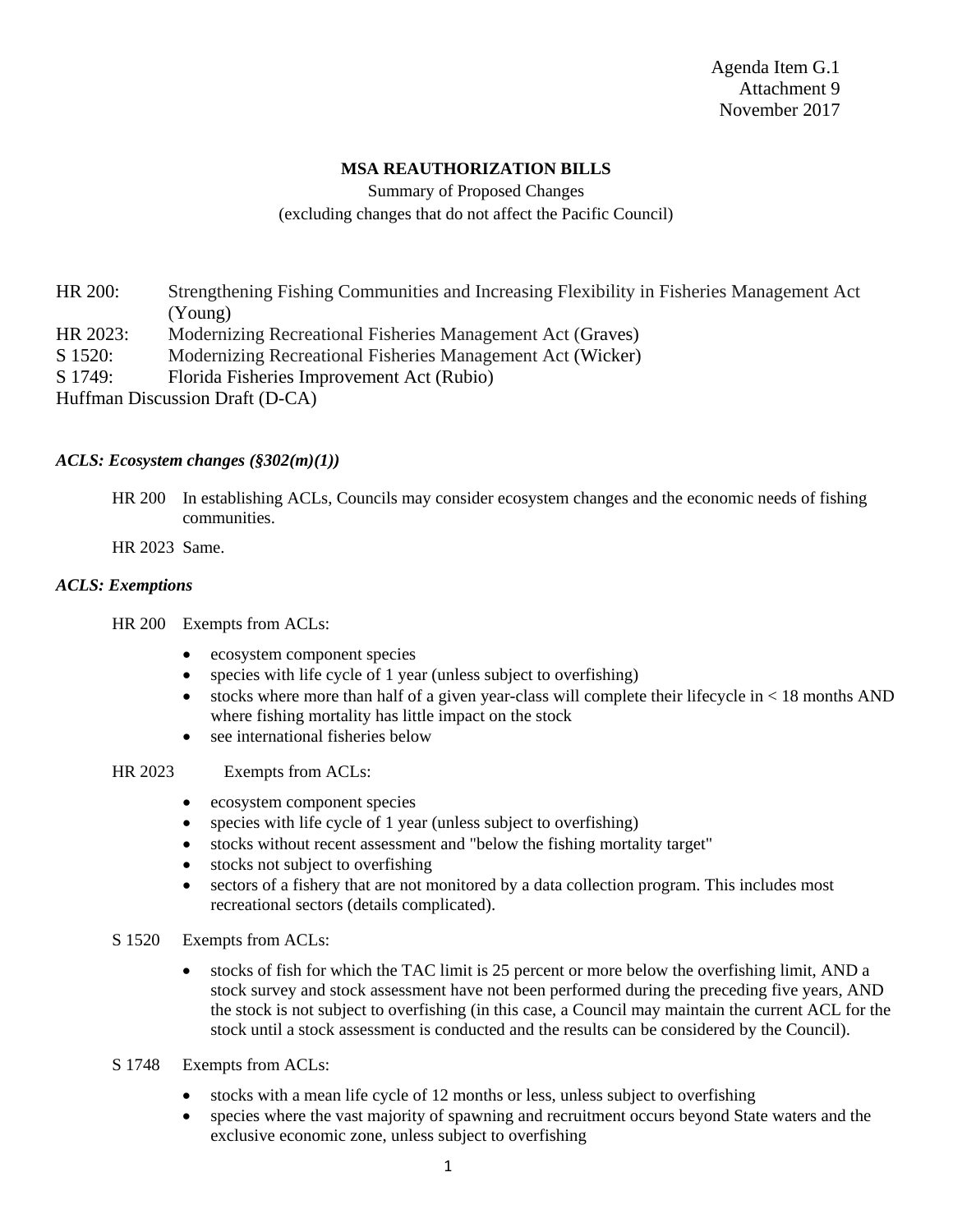• see below for international stocks.

Huffman Exempts from ACLs:

- ecosystem component species
- species that have a natural life cycle of approximately 1 year (unless subject to overfishing/depleted, or likely to become overfished/depleted).
- Huffman Councils may account for relevant economic, social, and ecological factors in establishing the annual catch limits for a fishery as long as these actions remain consistent with the definition of "optimum."

## *ACLS: International Fisheries (§302(m)(1))*

- HR 200 ACLs may take into account management measures under international agreements in which the US participates; fishing for the species outside the EEZ, and the life-history characteristics of the species that are not subject to the jurisdiction of the Council. No ACL is required for transboundary stocks where activities by another country may hinder U.S. conservation efforts, when there is no informal agreement. If an ACL is developed for that species, it shall take into account fishing outside the EEZ that is not subject to the jurisdiction of the Council.
- S 1748 Same.
- Huffman ACLs may take into account management measures under international agreements in which the US participates; fishing for the species outside the EEZ, and the life-history characteristics of the species that are not subject to the jurisdiction of the Council.

## *ACLS: Recreational Fisheries (§407(d))*

- HR 2023 Deletes this section, which requires GMFMC to establish separate red snapper quotas for recreational and commercial sectors. Appears to be related to effort (in other sections) to exempt recreational fisheries from ACLs.
- S 1520 Same.

## *ACLS: Stock Complexes (§302(m)(4))*

- HR 200 Councils may establish ACLs for stock complexes, and ACLs for "each year in any continuous period that is not more than three years in duration."
- S 1520 Same.
- HR 2023 Same.
- Huffman Councils may establish ACLs for a stock complex if that ACL prevents overfishing on all species in the complex; ACLs may be set for up to three years.

## *Allocation in Mixed-Use Fisheries*

- HR 2023 Would provide for a NAS study of whether MRIP is compatible with the needs of in-season management and whether recreational sectors should use ACLs (applies to all Councils). Would require Secretary to report on the study, with recommendations for improving MRIP.
- S 1520 Essentially the same as HR 2023.
- S 1748 Calls for the National Academy of Sciences to study allocation in mixed-use fisheries in the South Atlantic and Gulf regions.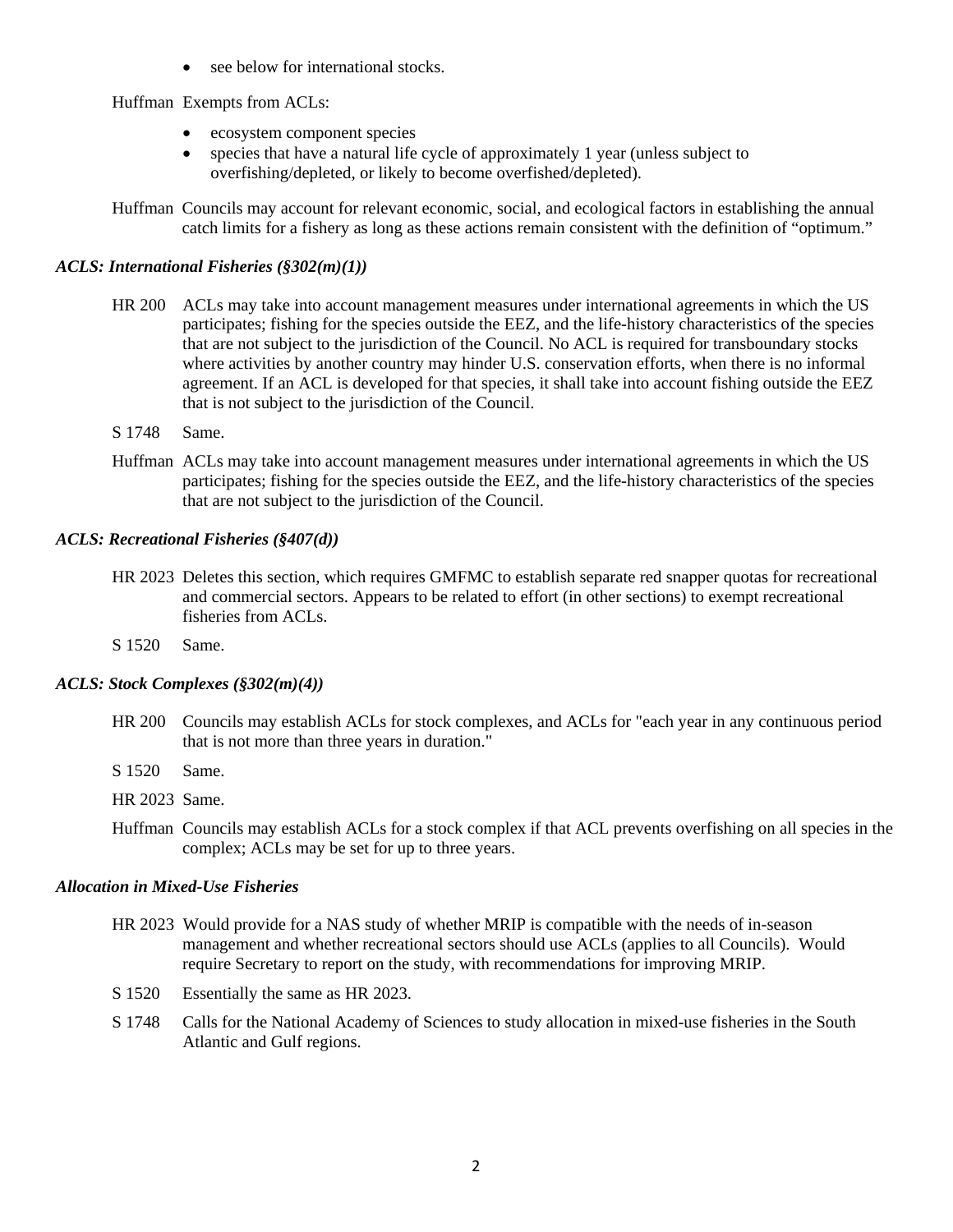## *Alternative Management Measures §302(h)(8)\**

- HR 200 Councils may use "alternative fishery management measures in a recreational fishery (or the recreational component of a mixed-use fishery) in developing a fishery management plan, including extraction rates, fishing mortality targets, and harvest control rules, in developing a fishery management plan, plan amendment, or proposed regulations."
- HR 2023 Same as HR 200, but adds traditional and cultural practices of native communities. Such approaches currently allowed, but main feature seems to be a lack of hard cap on catch. Calls for Commerce to submit a report summarizing the alternative fishery management measures each Council plans to implement in mixed-use fisheries.
- S 1520 Same as HR 2023 except for report to Congress.
- S 1748 Essentially the same as HR 200. Councils may use "alternative fishery management measures in a recreational fishery (or the recreational component of a mixed-use fishery), including extraction rates, fishing mortality, and harvest control rules…"

Huffman Essentially the same as HR 200.

## *Bycatch*

Huffman Requires each Council to develop and implement a plan for reducing bycatch in the region under the authority of that Council which will prioritize the reduction of bycatch of those species with high ecological, economic, or cultural importance. This plan would need to include quantitative and measurable milestones for decreasing bycatch and would need to include conservation and management measures to implement the plan. Within two years after the plan is completed, each Council must amend its fishery management plans as necessary and appropriate. (Section 204) In addition, the Secretary must review these new plans at least every five years, and if there is not adequate progress, the Secretary must recommend plan revisions which the Council must consider (Section 206).

## *Capitol Construction Funds*

S 1748 Makes fisheries facilities (such as processors) and aquaculture facilities eligible for capital construction funds.

## *Cooperative Research*

- HR 200 Notes that "Fisheries management is most effective when it incorporates information provided by governmental and nongovernmental sources, including State and Federal agency staff, fishermen, fishing communities, universities, and research institutions. As appropriate, such information should be considered the best scientific information available and form the basis of conservation and management measures as required by this Act." Requires Secretary to publish plan for implementing cooperative research program (318(a)). Secretary shall publish guidelines to facilitate greater incorporation of data from non-governmental sources, including fishermen, fishing communities, universities, etc. (404(g), new section).
- HR 2023 Similar to HR 200. The Secretary and SSCs shall develop a report on incorporation of data from nongovernmental sources (fishermen, fishing communities, universities, etc.) into fisheries management decisions. Report to be submitted to Congress within one year after the Act passes. Should identify types of data, especially concerning recreational fishing, that can be used, set standards for its collection and use, provide recommendations for data collection data and use to improve accuracy of stock assessments, and consider establishing a registry of persons submitting data, etc.
- S 1520 Same as HR 2023.
- S 1748 Similar to HR 200 and HR 2023.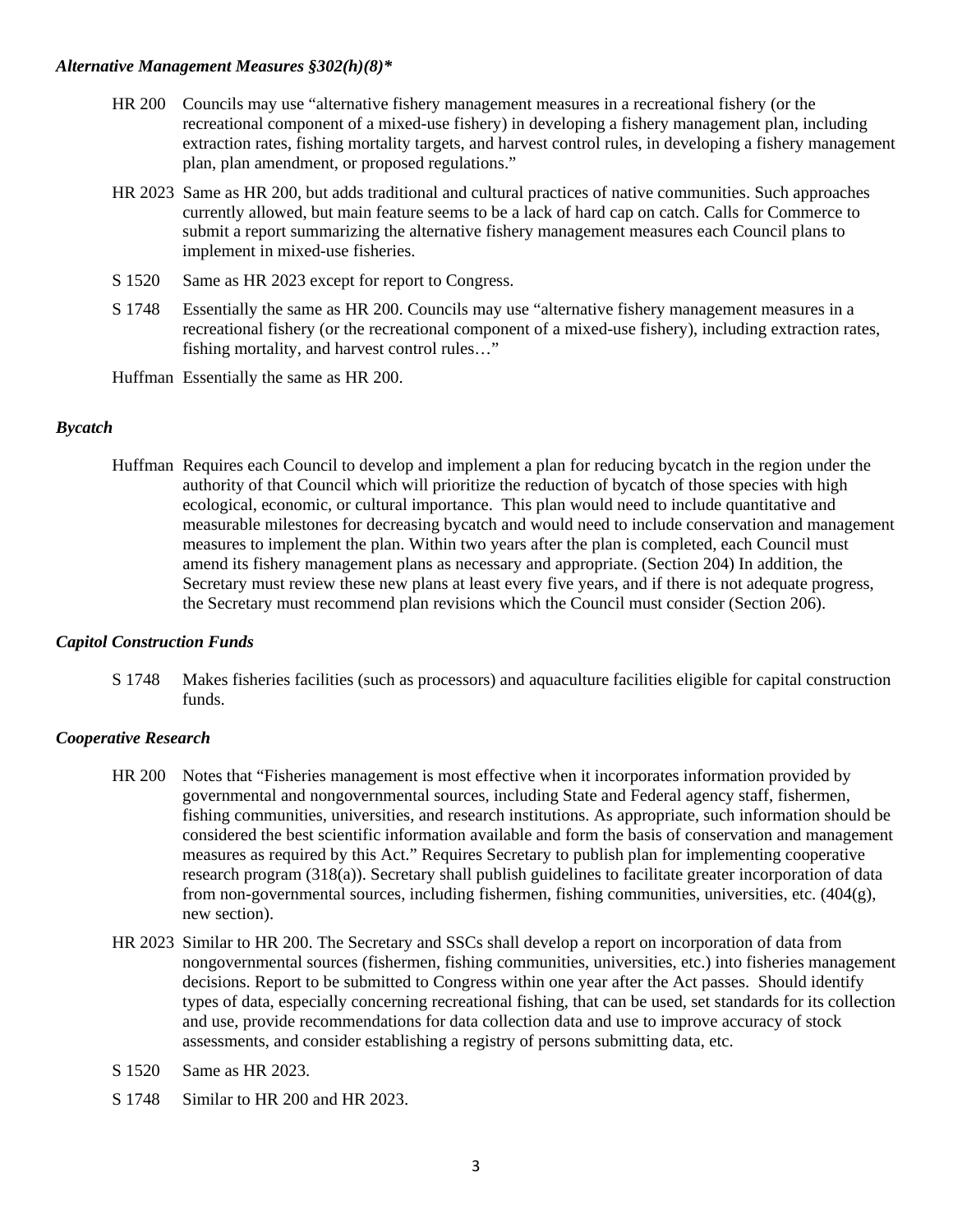- Huffman Like HR 200, requires the Secretary and Councils, within one year of enactment, to publish a plan for implementing and conducting the cooperative research and management program already required under section 318 of the Act. Same plan requirements as HR 200. Also requires that each Council provide a prioritized list of research and management needs to the Secretary each year.
- Huffman Requires Secretary, when funding, to focus on expanded use of electronic catch reporting programs and technology, and improving the use of monitoring and observer coverage through the expanded use of electronic monitoring devices and satellite tracking systems. Also authorizes Secretary to accept and use funding from other Federal agencies, academic institutions, persons, including fishery participants, and non-governmental organizations to expand cooperative fisheries research and management efforts. Allows Secretary to allocate funds from the Fisheries Conservation and Management Fund to a specific project or region regardless of the existing restrictions if the funds were identified by the Council that designated them for inclusion in the fund or if another source of the funds deposited those funds into the account for that specific project or region.

## *Cost Reduction/Monitoring/Enforcement*

HR 200 Within 1 year, Commerce shall submit a report to Congress that identifies the monitoring  $\&$ enforcement goals for each fishery; identifies methods to accomplish those goals, including human observers, electronic monitoring, and VMS; certifies which are most cost effective; and explains why such most-cost-effective methods are not required, if applicable.

## *Data – Modernizing*

Huffman Section 304 ("Modernizing Fisheries Data Collection and Storage") requires the Secretary, with Councils and nongovernmental entities, to implement the use of video survey technologies and the extended use of acoustic survey technologies. Secretary must enter into an agreement with the United States Digital Service (Service) within 90 days of enactment which would require the Service to make recommendations to modernize and streamline NMFS' fishery data collection, processing, analysis and storage systems. The Service would be allowed access to all NMFS' data collection and storage systems to allow modernization. Secretary, Councils must consider and implement changes. Secretary must report to Congress one year after enactment and every two years after that.

## *Definitions: Catch Share/LAPP (Section 3)*

- HR 200 The term catch share means any fishery management program that allocates a specific percentage of the total allowable catch for a fishery, or a specific fishing area, to an individual, cooperative, community, processor, representative of a commercial sector, or regional fishery association established in accordance with section  $303A(c)(4)$ , or other entity.
- S 1520 The term limited access privilege program means a program that meets the requirements of section 303A of the MSA.

## *Definitions: Depleted and Overfished (Section 3)*

- HR 200 Defines "depleted" as "with respect to a stock of fish or stock complex, that the stock or stock complex has a biomass that has declined below a level that jeopardizes the capacity of the stock or stock complex to produce maximum sustainable yield on a continuing basis."
- Huffman Adds "The term 'overfished or otherwise depleted' means, with respect to a stock or stock complex, that its biomass has declined below the level at which the capacity of the stock or stock complex to produce maximum sustainable yield on a continuing basis has been jeopardized.''
- Huffman Edits definition of "overfishing": "The terms "overfishing" and "overfished" mean a rate or level of fishing mortality that jeopardizes the capacity of a fishery to produce the maximum sustainable yield on a continuing basis."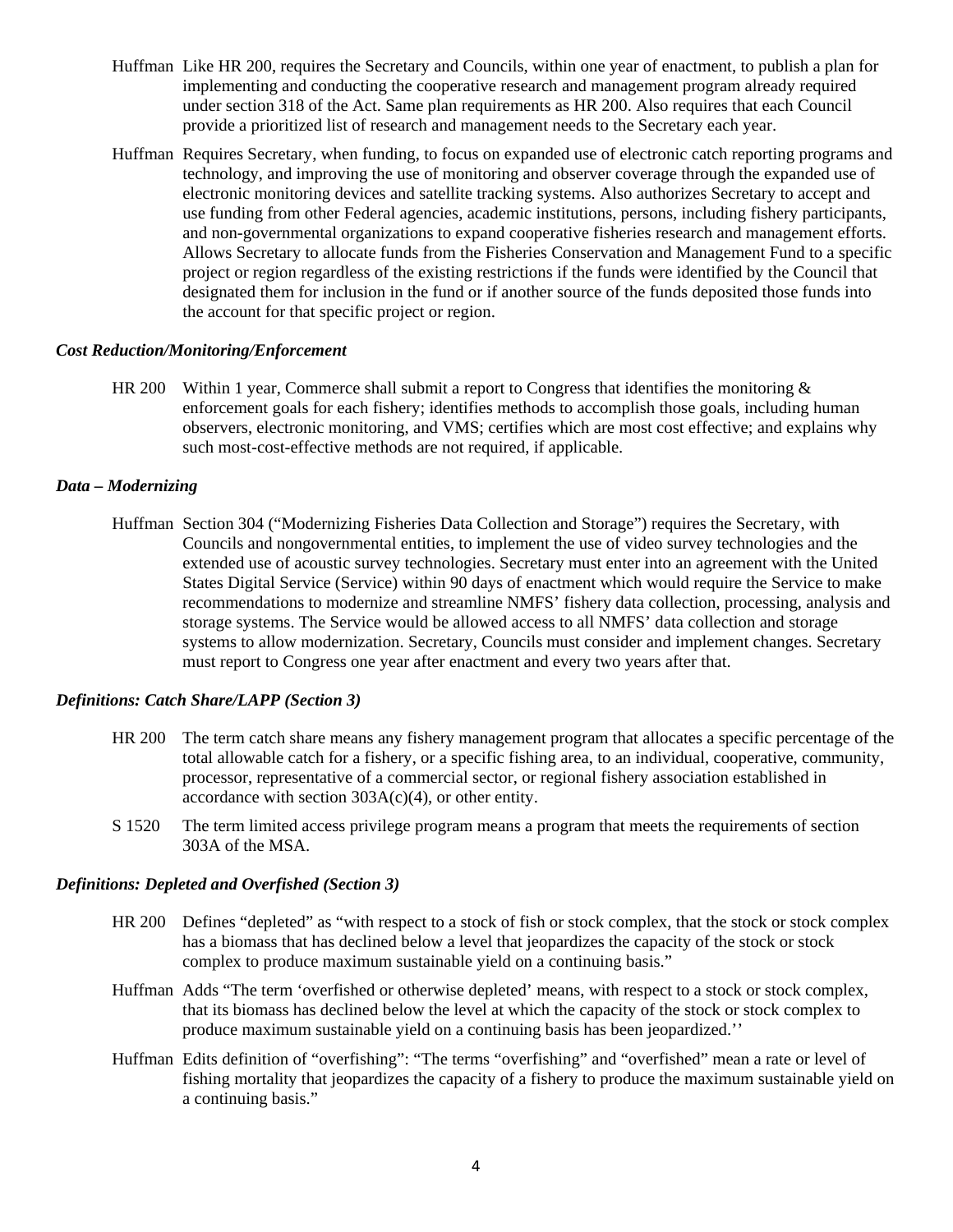#### *Definitions: Ecosystem Component Species*

- HR 200 Defines ecosystem component species as a non-target, incidentally harvested stock, OR such a stock that is not subject to overfishing or depleted, and not likely to become overfished. This could include a large number of PFMC-managed stocks currently subject to ACLs, depending on NMFS interpretation.
- HR 2023 Same.
- Huffman EC species defined as "a stock of fish that a Council or Secretary has determined does not require conservation and management, but has determined should be listed in a fishery management plan in order to achieve ecosystem management objectives."

## *Definitions: Other (Section 3)*

- HR 200 Defines "stock assessment," "subsistence fishing," "tuna species."
- S 1520 Defines "appropriate committees of Congress" as the Committee on Commerce, Science, and Transportation of the Senate; and the Committee on Natural Resources of the House of Representatives. Defines Council (not controversial). Defines mixed-use fishery as a Federal fishery in which two or more of the following occur recreational, charter, or commercial fishing.
- Huffman Adds: "The term 'marine aquaculture' means the propagation and rearing of aquatic species in controlled or selected environments in the exclusive economic zone and other marine waters." [in paragraph (16), in the matter following subparagraph (D), by adding at the end the following ''Such term does not include marine aquaculture.''. .] (check)
- Huffman Defines subsistence fishing as "fishing in which the fish harvested are intended for customary and traditional uses, including for direct personal or family consumption as food or clothing; for the making or selling of handicraft articles out of nonedible byproducts taken for personal or family consumption, for barter, or sharing for personal or family consumption; and for customary trade." (Goes on to define family, barter, etc.).
- Huffman Defines "habitat areas of particular concern" as specific types or areas of habitat within essential fish habitat that are of particular concern based on one or more of the following considerations: (A) The importance of the ecological function provided by the habitat, including for maintaining and restoring the biomass, demographic, spatial and genetic characteristics of fish populations; (B) The extent to which the habitat is sensitive to human-induced environmental degradation; (C) Whether, and to what extent, human activities currently, or are anticipated to result in an adverse effect to the habitat; (D) The rarity of the habitat type.
- Huffman Defines "forage fish" as any low-trophic level fish that, throughout their life cycle, contribute significantly to the diets of other fish, marine mammals, or birds and that serve as a conduit for energy transfer from lower to higher trophic levels.

## *Depleted vs. Overfished*

HR 200 Replaces "overfished" with "depleted" throughout.

Huffman Replaces "overfished" with "overfished and otherwise depleted" wherever it is found.

## *Depletion: Causes (§304(e)(1))*

HR 200 Calls for Report to Congress to distinguish between fish that are depleted due to fishing, and those that are depleted for other reasons.

## *Disasters: Cost of Recovery §312(a)*

HR 200 Requires the Secretary of Commerce to make a decision regarding a disaster relief request within 90 days, and to publish the estimated cost of recovery from a fishery resource disaster no later than 30 days after the disaster determination is made.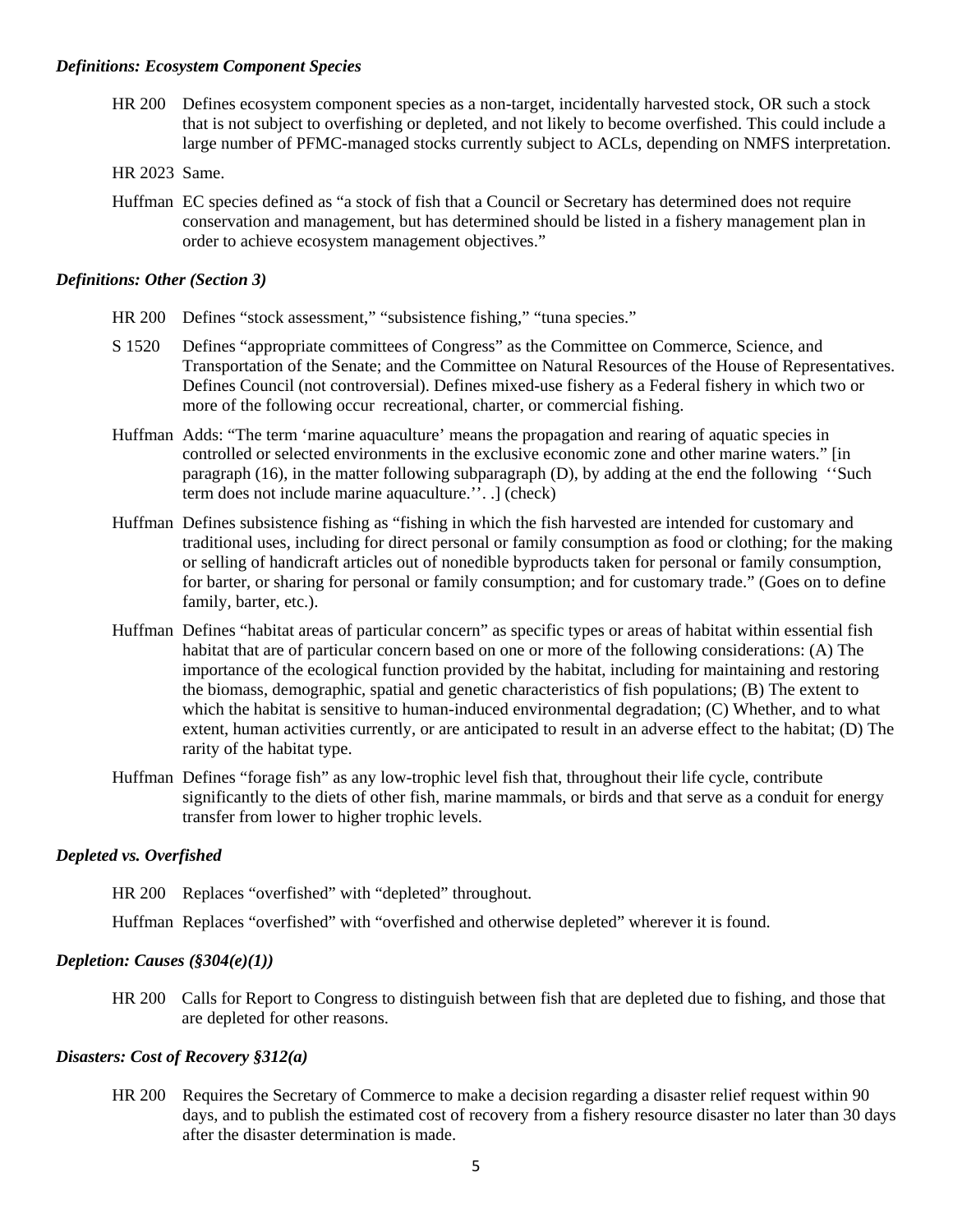- S 1748 Requires the Secretary to make a decision regarding a disaster relief request within 90 days after the Secretary receives an estimate of the economic impact of the fishery disaster.
- Huffman Requires the Secretary of Commerce to make a decision regarding a disaster relief request within 120 days, and to publish the estimated cost of recovery from a fishery resource disaster no later than 30 days after the disaster determination is made. The estimate must include financial impacts to the broader seafood economy and coastal communities and not limited to harvesters, processor, charter fishing companies, ports and related infrastructure owners, service providers, and seafood shipping companies. Also changes the way fisheries disaster funds appropriations are scored.

#### *Ecosystems and Ecosystem-Based Management*

Huffman Amends Findings (#9) to read as follows: "One of the greatest long-term threats to the viability of commercial and recreational fisheries is the continuing degradation of marine ecosystems, including the loss of marine, estuarine, and other aquatic habitats. Habitat and ecosystem considerations should receive increased attention for the conservation and management of fishery resources of the United States."

States that it is the sense of Congress that "healthy fisheries and the coastal economies they support depend upon healthy marine ecosystems" and that "applying ecosystem science to fisheries decisionmaking reduces management uncertainty and increases the resiliency of valuable fish stocks" and that "the National Marine Fisheries Service should continue to refine and implement ecosystembased approaches to the management of marine fishery resources." (Section 208)

Amends section 305 (a) of the Act to prohibit the Secretary from authorizing the development of any new fishery not currently on the List of Fisheries unless the Secretary determines that the fishery's ecosystem impacts have been analyzed. This section further notes that this prohibition will not restrict the requirements for the experimental fishing permit process also under this section of the Act.

Also see "new fisheries," below.

#### *Electronic Monitoring (see also data)*

- HR 200 In funding cooperative research, Secretary shall prioritize electronic catch reporting systems, improved monitoring & observer programs through technology. (318(c))
- HR 2023 Secretary shall prioritize electronic data collection in regard to improving MRIP.
- S 1520 Same as HR 2023.

#### *Emergency Actions §305(c)(3)(b)*

HR 200 Emergency actions shall remain in effect for up to two years (as opposed to 180 days).

#### *Essential Fish Habitat*

- Huffman Each Council must develop and implement a plan to protect and recover essential fish habitat in the region under the authority of the Council. This plan would need to include quantitative and measurable milestones and goals for increasing the quality and quantity of such habitat and would need to include conservation and management measures to implement the plan. Within two years after the plan is completed, each Council must amend its fishery management plans as necessary and appropriate. (Section 204) In addition, the Secretary must review these new plans at least every five years, and if there is not adequate progress, the Secretary must recommend plan revisions which the Council must consider (Section 206).
- Huffman Each Council must review its designations of EFH and HAPCs at routine intervals not to exceed 5 years and base these reviews on new scientific evidence or other relevant information. This section would require each Council to amend its fishery management plans as necessary and appropriate.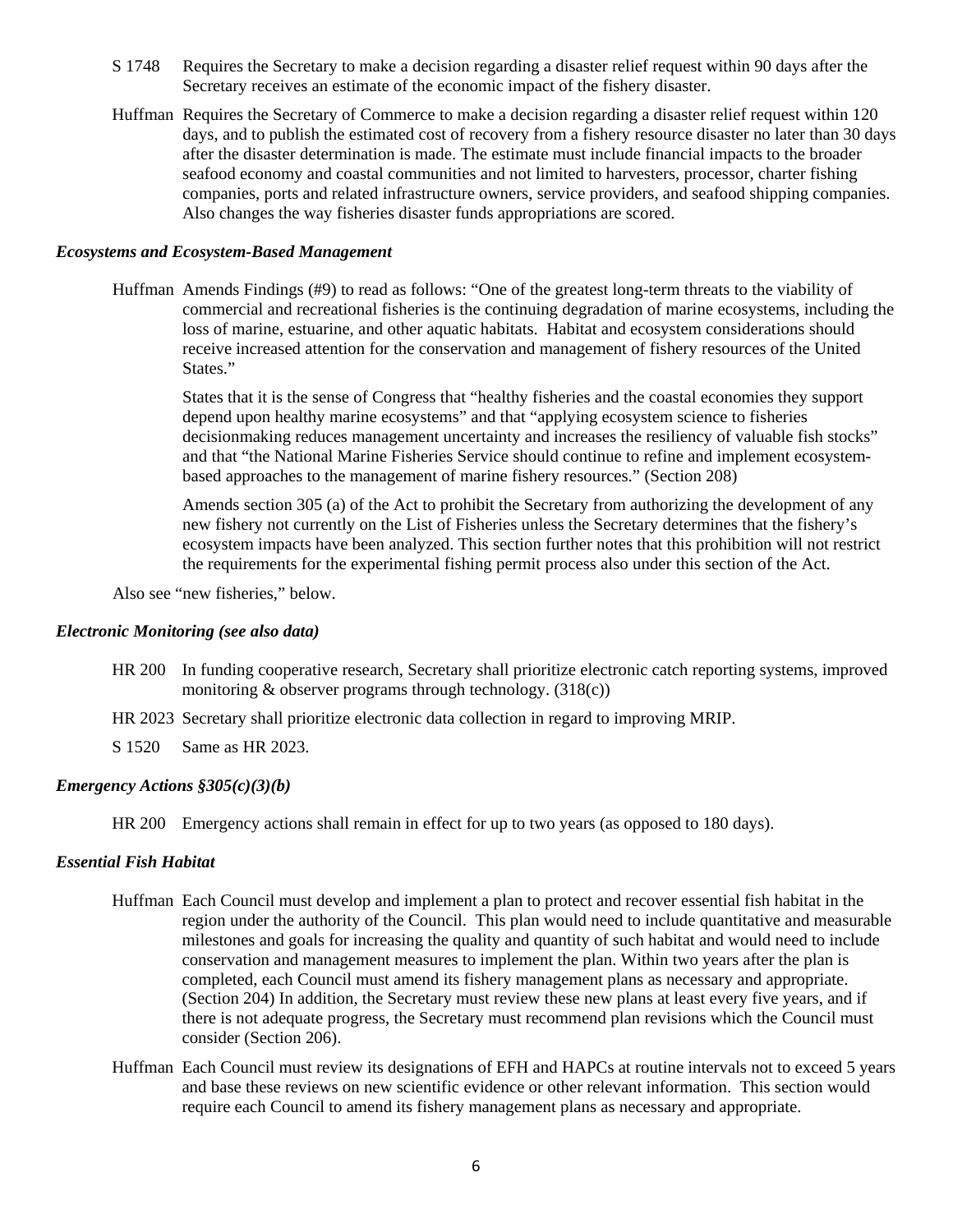Huffman If the Secretary determines that an action undertaken by a State or Federal agency could adversely affect EFH or any stock of fish, the Secretary would be required to recommend measures that could be taken to avoid the adverse effects on such habitat or, to the extent that adverse impacts cannot be avoided, measures to mitigate or offset such effects. (Currently the Secretary is required to recommend measures that can be taken to conserve such habitat.) The Federal agency must ensure that any action avoids adverse effects on habitat or, to the extent that the adverse impacts cannot be avoided, the agency must mitigate or offset such adverse impacts. FMPs must describe and identify HAPCs based on the Secretarial guidelines to prevent adverse effects on habitat caused by fishing, require that the plan monitor efficacy of actions to prevent adverse effects, and require that the plan identify other actions to encourage the conservation and enhancement of such habitat. (Section 207).

## *Exempted Fishing Permits*

- HR 2023 Would require peer review of all EFP proposals, would require all EFPs to expire after 12 months, and would impose a number of strict procedural requirements before EFPs can be issued (consultation with state governors, minimal loss of fishing opportunity for existing participants, etc.). This section would tighten the requirements for EFPs, by adding a number of procedural hurdles as well as a mandatory 12-month expiration time. Recreational fishing advocates in the Southeast have expressed the view that EFPs are being used to "reallocate" fish to commercial sectors, and this section of H.R. 2023 appears designed to reduce the availability and usage of EFPs.
- S 1520 Same.

## *Financial Report*

Huffman The Comptroller General must report to Congress, within 180 days of the enactment of this legislation, on the operations of the Regional Fishery Management Councils. This report would require a full accounting of all grant money received and distributed by the Councils for the preceding 10 years including an analysis of the deliverables and results of all grant-funded projects. In addition, the review would require an assessment of interactions of the Councils and Council staff with Congress for the 10 years preceding the enactment of this legislation including an analysis of the extent to which such interactions comply with prohibitions on lobbying Congress and prohibitions included in the conditions of any grants received by the Councils from NMFS. The section would also require an assessment of Council member and Council staff conflicts of interest. (Section 204)

## *Findings*

HR 2023 Adds a section stating that commercial and recreational fishing are "fundamentally different activities" and require different management approaches.

S 1520 Same as HR 2023.

- Huffman Similar to HR 2023. Also amends another Finding (#3) to make it read as follows "Commercial and recreational fishing (including charter fishing) constitute major sources of employment and contribute significantly to the economy of the Nation. Many coastal areas are dependent upon fishing and related activities, and their economies have been badly damaged by the overfishing of fishery resources; ensuring sustainable utilization of fishery resources is essential to the economic wellbeing of these areas."
- Huffman Finding is amended to read "One of the greatest long-term threats to the viability of commercial and recreational fisheries is the continuing degradation of marine ecosystems, loss of marine, estuarine, and other aquatic habitats. Habitat and ecosystem considerations should receive increased attention for the conservation and management of fishery resources of the United States.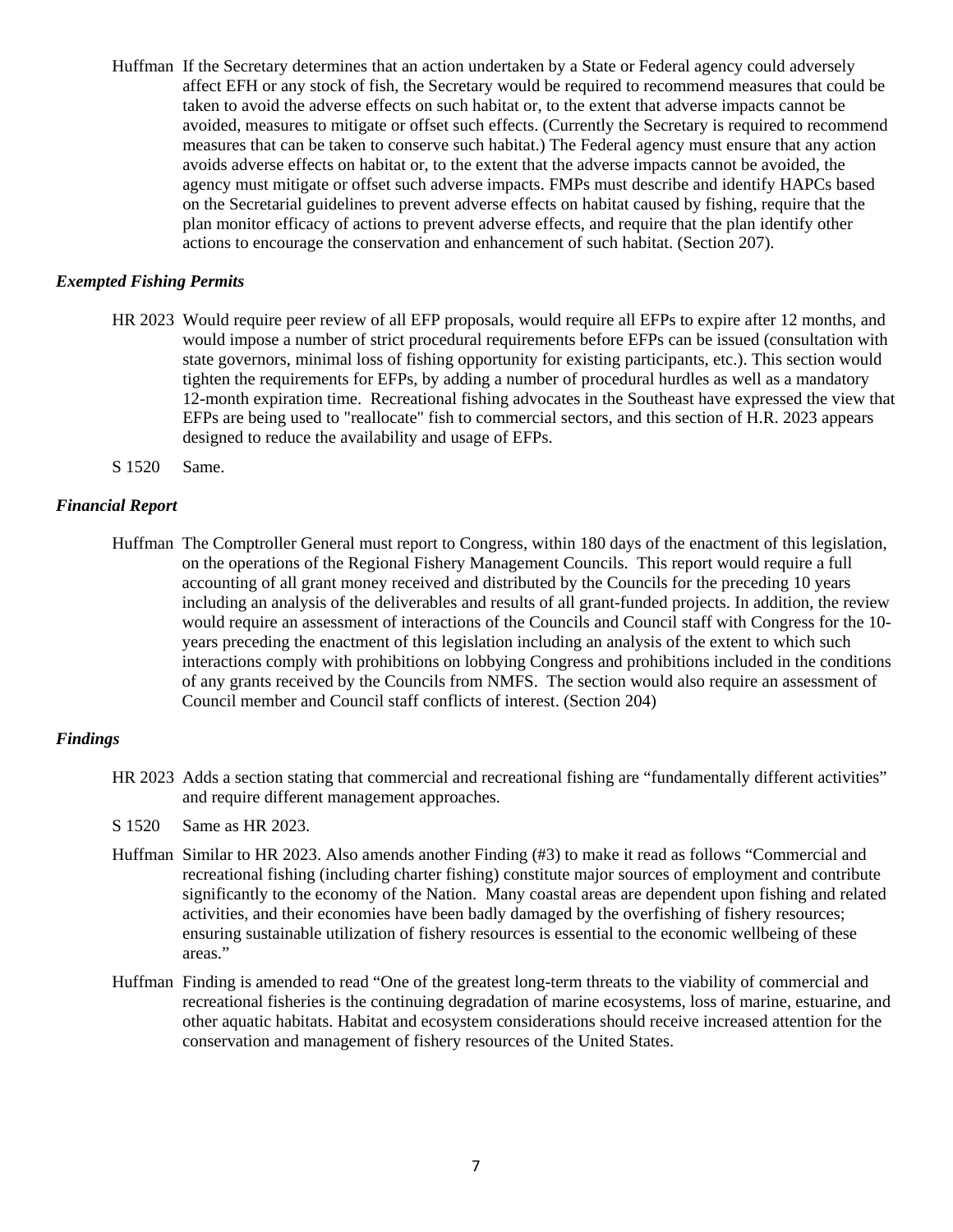## *Foreign Fishing*

HR 200 Any fish seized from a foreign vessel engaged in illegal fishing activities in the EEZ shall not be considered in determining the total allowable catch for that fishery.

## *Groundfish Buyback Loan*

Huffman Requires that the Secretary implement the fishing capacity reduction loan refinancing program within 90 days of the enactment and without further appropriations from Congress.

## *Highly Migratory Species*

Huffman Requires Secretary to ensure participation for U.S. territories and their fishing communities in the management of HMS that frequent the EEZ adjoining these territories, and to consider the interests of these U.S. territories in the management of highly migratory species in the EEZ adjoining these territories. Also amends the Western and Central Pacific Fisheries Convention Implementation Act to require that the U.S. be represented on the Commission by five U.S. Commissioners to be appointed by the President. Amends the Western Pacific Sustainable Fisheries Fund so that the Secretary (rather than the Western Pacific Fishery Management Council) accepts and deposit funds and authorizes U.S. Participating Territories to use these funds for other purposes as these entities determine.

## *LAPPs: Catch Share Review §303(a)(C)(1)(g)*

HR 200 Adds some clarifying details about five-year review of catch share programs.

## *LAPPs: Fee Collection Report §304(d)(2)(D)*

HR 200 Requires the Secretary to report annually on the amount of fees collected from LAPP/community development programs and detail how the funds were spent.

## *LAPPs: Study in Mixed-Use Fisheries*

S 1520 Calls for NAS study of the use of LAPPs in mixed-use fisheries[i.](#page-11-0)

## *NEPA/Fishery Impact Statements §303(d)(7)\**

HR 200 Adds details on fishery impact statement requirement; fulfillment of these stipulations satisfies the requirements of NEPA, but also adds NEPA to list of Acts that must be complied with in  $305(e)(1)$ . Deletes requirement for fishery impact statement in 303(a)(9).

## *New Fisheries (Section 305(a))*

Huffman Secretary may not authorize the development of any new fishery not currently on the List of Fisheries unless the fishery's ecosystem impacts have been analyzed. This does not restrict EFP requirements. In addition, each Council must revise its list of approved fisheries and gear within 18 months of the date of enactment and at least once every five years thereafter. This revision must include specific and narrow terms and include the geographic range to ensure only active fisheries or new fisheries intended for Secretarial review are included. Secretary must make a determination related to any new fishery's ecosystem impacts, and then publish a revised list after public comment. Council must prepare a FMP or amendment for any new fishery on the revised list before that fishery can begin. Secretary must issue guidance regarding how fisheries are added to the list and how to know when a new fishery's ecosystem impacts are sufficiently analyzed. (Section 306)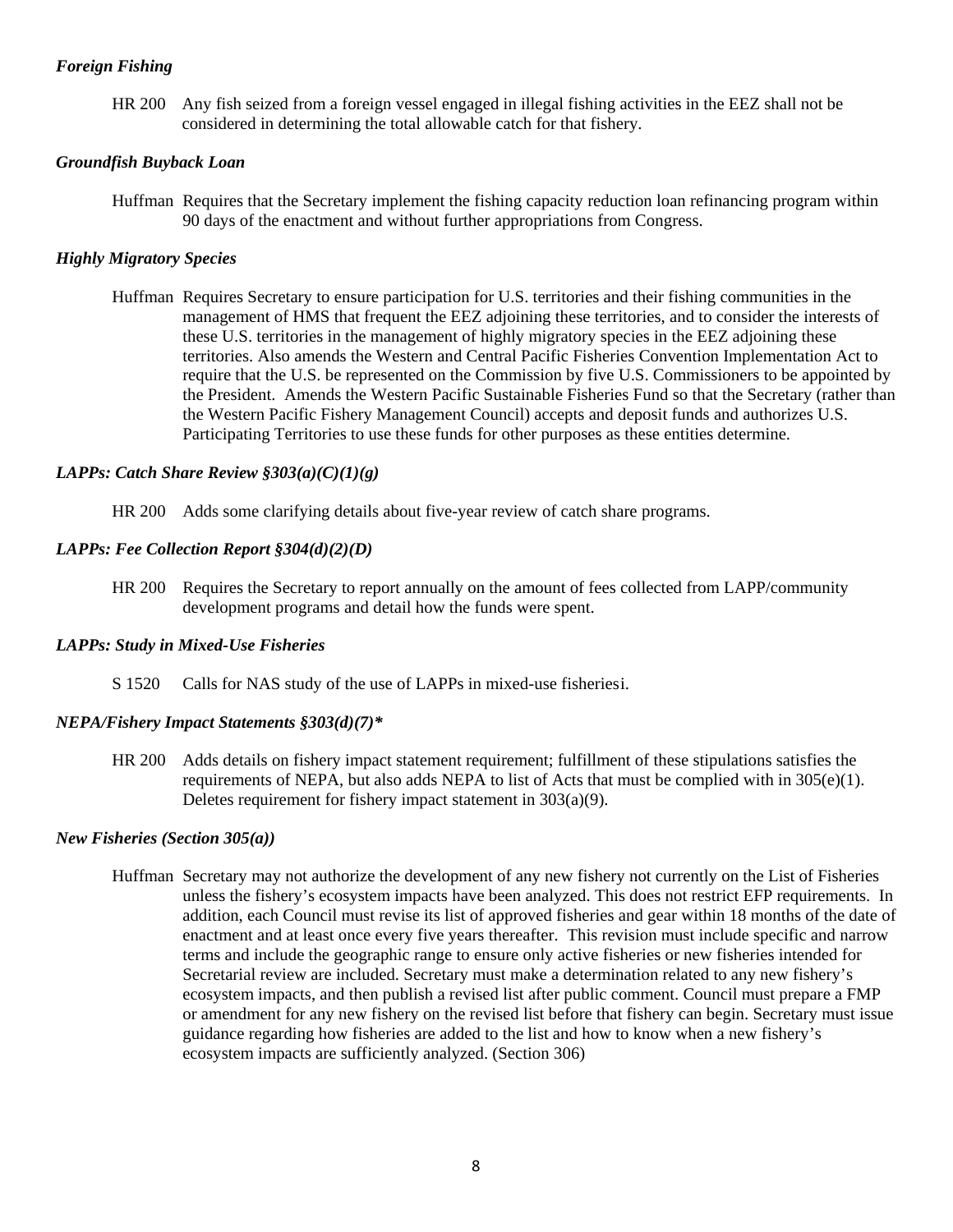#### *Other Statutes (Section 5)*

HR 200 Notes that in case of conflict between MSA & NMSA, MSA shall control. Also notes that restriction on fisheries that are necessary to implement a recovery plan under ESA shall be done under the authority of the MSA.

## *Practicable vs. Possible §304(e)(4)(A)(1)*

- HR 200 Rebuilding times shall be as short as practicable (as opposed to "possible")
- HR 2023 Same as HR 200.
- S 1520 The Wicker bill maintains the "possible" language (vs. "practicable").

#### *Preference to Students (§402(e)(4)\*)*

HR 200 In hiring people to collect information on marine recreational fishing, students studying water resource issues at an institute of higher education should be given preference.

## *Rebuilding: Alternative Strategies §304(e)(8)\**

HR 200 Councils may use alternative rebuilding strategies, including harvest control rules and fishing mortality targets.

Huffman Same

#### *Rebuilding: Ending §304(e)(9)\**

- HR 200 Councils may end rebuilding program if the Council's SSC determines and the Secretary agrees that a fishery is not depleted, either within two years of the effective date of a relevant FMP, amendment or regulation, or within 90 days after the next stock assessment after the determination.
- Huffman Councils may end a rebuilding program if the Council's SSC determines and the Secretary agrees that the stock was not overfished in the year the overfishing determination was based on, and that the stock has never been overfished since then, including the current year.

#### *Rebuilding: Secretarial Review*

Huffman The Secretary must review any FMP, amendment, or regulations required under the rebuilding provisions at routine intervals not to exceed 2 years. The Secretary would be required to find that adequate progress toward ending overfishing and rebuilding of the affected stocks has not resulted if: the biomass of the stock is not increasing at a sufficient rate (a rate that it is unlikely that the stock will be rebuilt within the time period for rebuilding established in the rebuilding plan without changes); the level of fishing mortality or catch consistent with the FMP is exceeded, and the causes and rebuilding consequences and harvests exceeding the management plan are not corrected; when rebuilding expectations are significantly changed due to new information; or for other appropriate reasons. If the rebuilding plans, etc. have not resulted in adequate progress toward ending overfishing and rebuilding, the Secretary must assess the extent to which bycatch, the lack of forage fish, or adverse effects on EFH are causing or contributing to the lack of adequate progress. If an overfished *highly migratory species* is not making adequate progress toward rebuilding, the Secretary must immediately make necessary revisions to achieve adequate progress. For all other fisheries, if adequate progress is not being made, the Secretary must notify the appropriate Council and make recommendations on further conservation and management measures. If the Secretary determines that adequate progress is not being made toward rebuilding, a revised rebuilding plan should be developed. This requirement does not change the deadline for rebuilding a stock or stock complex unless the rebuilding expectations are significantly changed due to new information. Councils may not adopt an FMP, amendment, etc., for any fishery that has previously been under a rebuilding plan that did not rebuild the fishery to the biomass necessary to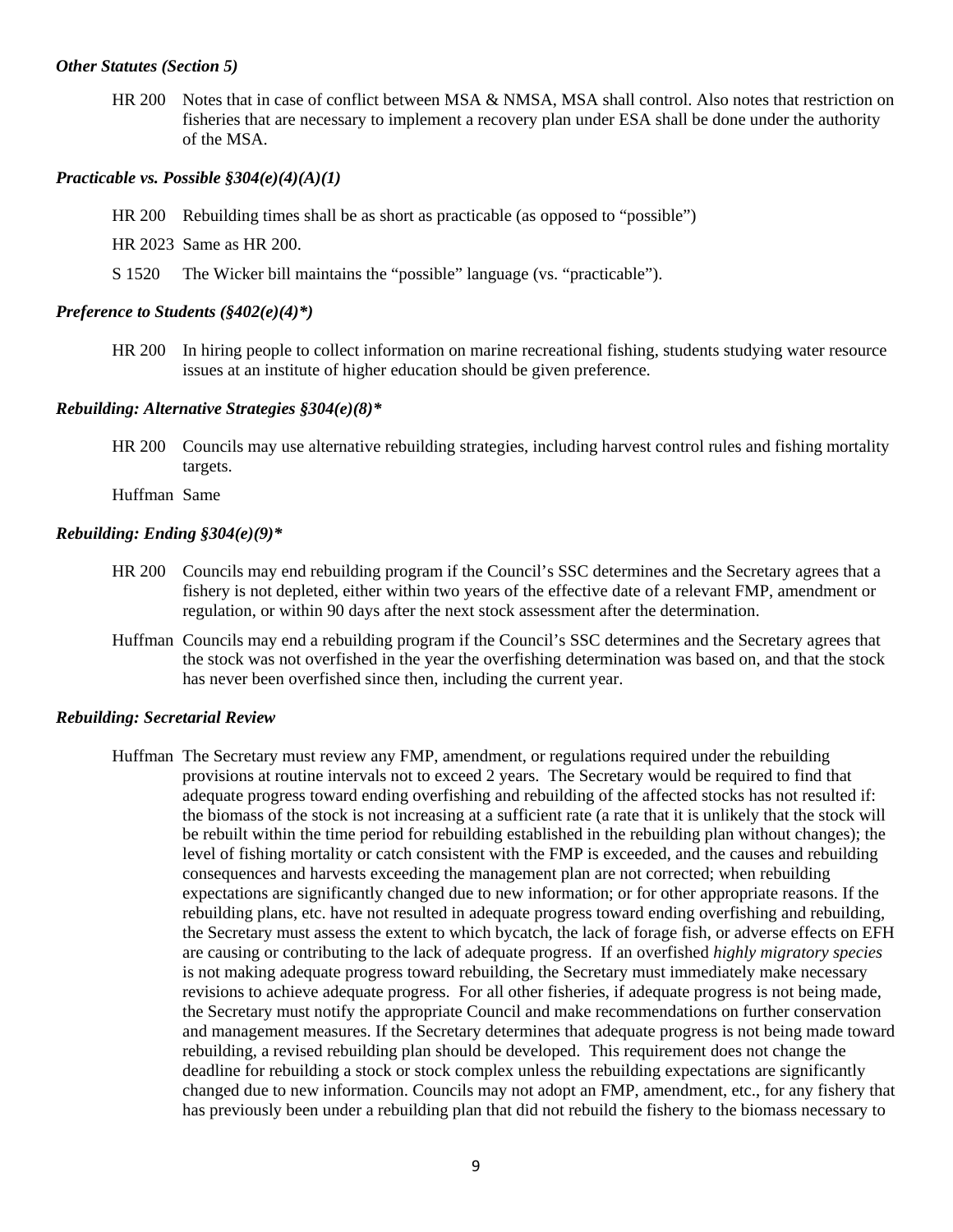achieve MSY unless the new plan has at least a 75 percent chance of rebuilding within the time limit proposed by the Council. (Section 206)

## *Rebuilding: Time (§304(e)(4)(A))*

- HR 200 Rebuilding may not exceed the time **the stock would be rebuilt without fishing, plus one mean generation**, with exceptions for biology, environmental conditions, international agreements, cause of depletion outside the jurisdiction of the Council, mixed-stock fisheries, informal transboundary agreements, "unusual events." Rebuilding may take into account predator/prey relationships. For fisheries managed under an international agreement, rebuilding times should reflect traditional participation in the fishery, relative to other nations, by US fishermen. Requires a schedule for reviewing rebuilding progress.
- HR 2023 Except when management measures under an international agreement dictate otherwise, **rebuilding time shall not exceed 10 years**, except when the biology of the stock or other environmental conditions dictate otherwise, **or the sum of time in which the stock is expected to surpass its MSY biomass level without fishing, and the mean generation time of the stock of fish[ii](#page-11-1)** .
- S 1520 Same as HR 2023 but does not include "except in cases where the biology of the stock of fish or other environmental conditions dictate otherwise…" This phrase in HR 2023 was believed to create a loophole that the drafters did not intend.
- Huffman Removes the requirement to rebuild within 10 years and replaces it with the requirement for rebuilding to "**not exceed the time the stock of fish would be rebuilt without fishing occurring plus one mean generation**, unless management measures under an international agreement in which the U.S. participates dictate otherwise." Each rebuilding plan must "specify a schedule for reviewing the rebuilding targets, evaluating environmental impacts on rebuilding progress, and evaluating progress being made toward reaching rebuilding targets." (Section 206)

## *Recreation: Data Collection 401(g)(4)\**

- HR 200 Requires Federal-state partnerships to develop best practices for implementing recreational fishery data collection programs, and create a grant program to States to improve these programs, and require a National Research Council study of recreational fisheries data survey methods.
- S 1520 Generally the same as HR 200, but adds funds from Saltonstall-Kennedy program to implement this section.
- HR 2023 Generally the same as HR 200, but adds funds from MRIP program to implement this section.
- S 1748 See "cooperative research."

Huffman Similar to HR 200.

## *Recreation: NAS Report on MRIP Data §304(e)(8)\**

- HR 2023 Secretary shall consider and implement recommendations of the NAS in "Review of the Marine Recreational Information Program" report (2017), including prioritizing the evaluation of electronic data collection, including smartphone applications, electronic diaries for prospective data collection, and an Internet website option for panel members or for the public; evaluating whether the design of MRIP for the purposes of stock assessment is compatible with the needs of in-season management of ACLs; and, if not, determine an alternative method for in-season management. Secretary must submit report to Congress.
- S 1520 Same.
- S 1748 Same.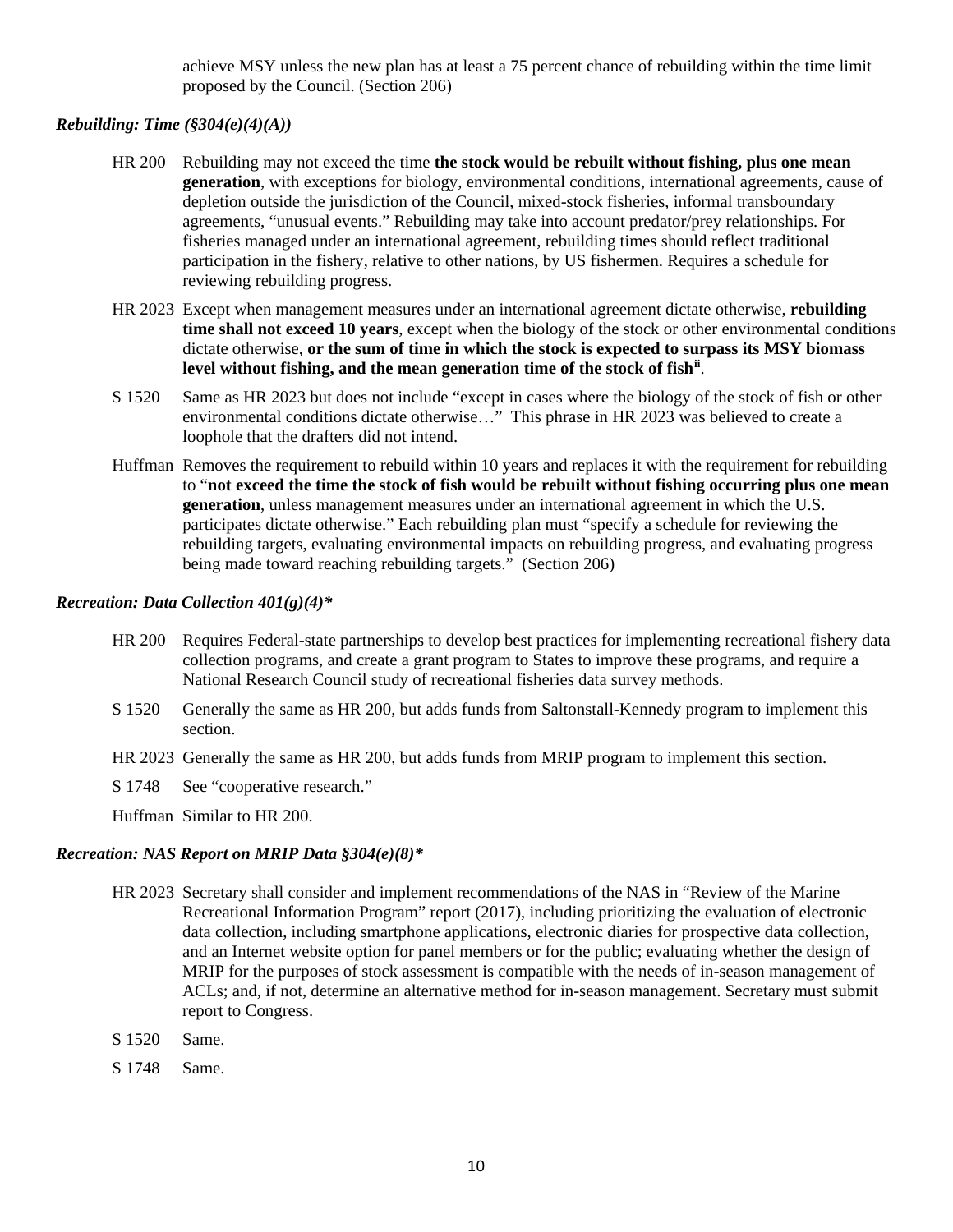#### *Recreation: Registration*

- HR 2023 Requires Secretary to create partnerships with states and issue guidance, to improve state angler registration programs. Requires biennial reports to Congress, and would allocate a portion of MRIP funding to state grants for the purpose of improving rec fishing data collection.
- S 1520 Same.

## *Saltonstall-Kennedy Funds*

- S 1520 Uses S/K funds to improve MRIP program.
- Huffman Amends S/K Act to remove a sunset date and to require that all funds collected by the Secretary of Agriculture and transferred to the Secretary of Commerce shall be used only for the purposes of providing grants for fisheries research and development projects.

## *Science*

Huffman Section 301 includes the "Healthy Fisheries Through Better Science" Act. This section would require that the Secretary report to Congress within one year (and annually thereafter) on progress being made toward prioritizing and improving stock assessments. The report would summarize the methods used for assessing all stocks of fish for which a FMP is in effect and explain which stocks have been assessed and why. It must summarize each stock assessment and update completed during the preceding year, include the schedule for all upcoming stock assessments and updates, and identify data and analysis (especially re recreational fishing) that would reduce uncertainty in and improve the accuracy of future stock assessments, including whether such data and analysis could be provided by fishermen, fishing communities, universities and research institutions.

This section would also amend an existing Finding such that it would read (with new language in italics), "The collection of reliable data is essential to the effective conservation, management, and scientific understanding of the fishery resources of the United States. *Fisheries management is most effective when it uses the best scientific information available, and incorporates such information from governmental and nongovernmental sources, including State and Federal agency staff, fishermen, fishing communities, universities, nonprofit organizations, traditional knowledge from Tribes and subsistence fishermen, ad research institutions. Scientific and statistical committees should consider such information when seeing he best scientific information available to form the basis of conservation and management*." (Similar to HR 200)

#### *Stock Assessments*

- HR 200 Secretary must publish plan to conduct stock assessments for all stocks of fish under an FMP. For each previously-assessed stock, the plan should establish a reasonable schedule for updating the assessment. Subject to appropriations, require completion of a new stock assessment or update every five years, or as specified by the Secretary. For unassessed stocks, establish a reasonable schedule and require an assessment within 3 years or as specified by the Secretary. Identify data, esp. concerning recreational fishing, that would reduce uncertainty, and whether could be provided through cooperative research. Stock assessments not necessary if Secretary determines such. Plan must be issued within 2 years after enactment of Act.
- S 1748 Essentially the same as HR 200. Proceeds from fines may be used to fund stock assessments, surveys, and data collection. And instead of two years, the Secretary has one year to complete the plan.

## *Subsistence*

HR 200 Adds "and subsistence" to several references to recreational fisheries.

Huffman Same.